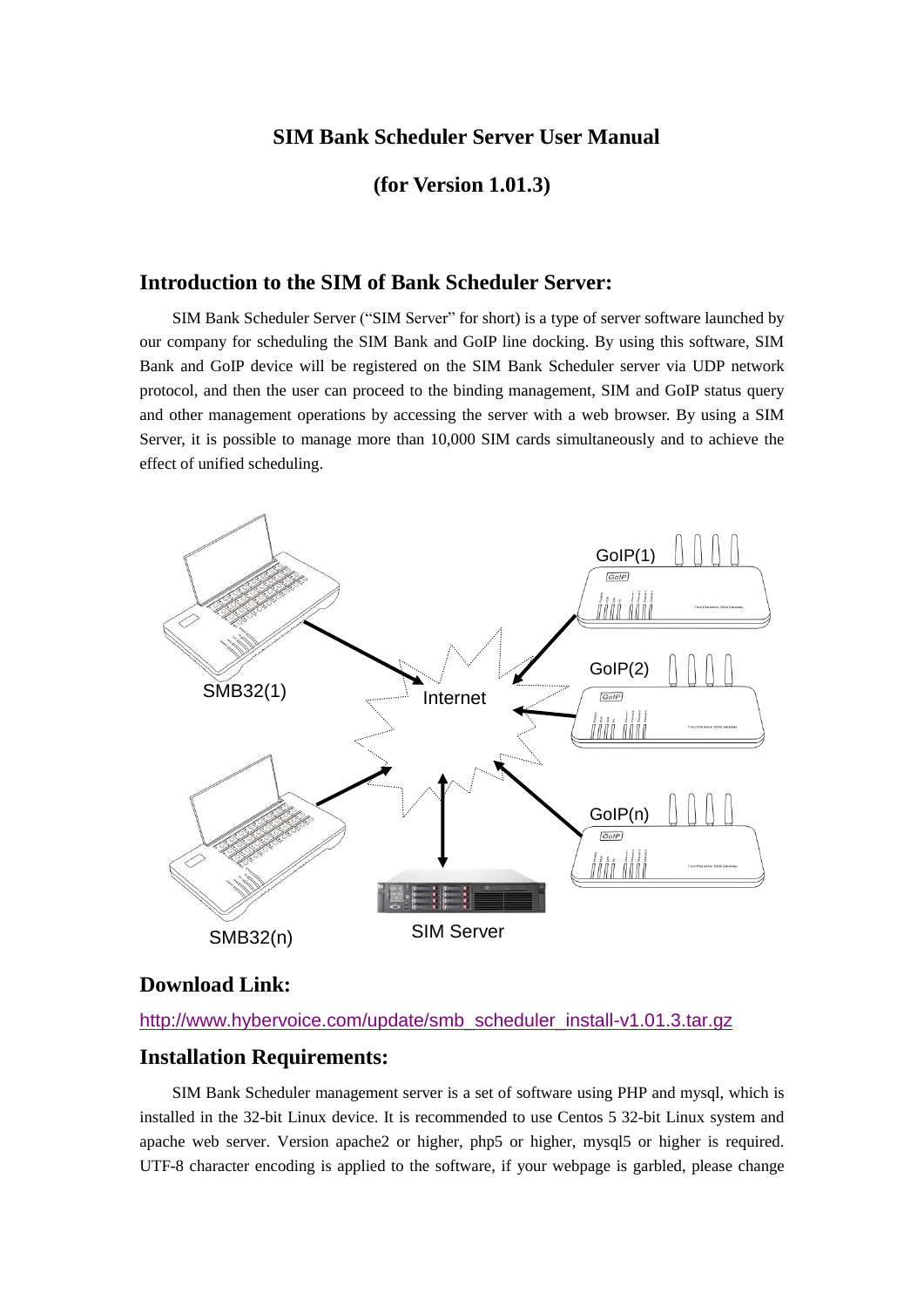the default character encoding of mysql to UTF-8. The yum instructions of Linux system may be used for the installation of abovementioned components. Run the instructions in sequence for installation:

yum install mysql yum install mysql-server yum install mysql-devel yum install mysql-client yum install httpd yum install php yum install php-mysql

If you encounter any problems during the installation process, please contact with us, or we may install it for you.

The network environment packet loss rate required by this system should be less than 5 % (< 5%), the network delay should be less than 300 ms (< 300 ms) (GoIP and SIM Bank to the Server respectively), and the single channel SIM peak flow should be 11 kbs.

### **Installation:**

It is required to enter the mysql root user password for installation, and the installation steps are as follows:

Log in the Linux system as system root user.

Run command: wge[thttp://www.hybervoice.com/update/smb\\_scheduler\\_install-v1.01.3.tar.gz](http://www.hybervoice.com/update/smb_scheduler_install-v1.01.3.tar.gz) to download the installation package.

Run command: tar-xzvf smb\_scheduler\_install.tar.gz to uncompress package.

Run command: cd smb\_scheduler\_install to enter the installation folder.

Run command:. ./smb\_scheduler\_install.sh to install.

The installation process is interactive installation, which is as follows:

./smb\_scheduler\_install Starting Sim Bank Scheduler Server install

Configure httpd config: Enter the httpd config file PATH: (default: /etc/httpd/conf/httpd.conf) Default press Enter

Import Databases Enter the Mysql root password if the password exist:

Enter your Mysql PATH: (default: /usr/bin/mysql) Default press Enter

Copying file to /usr/local/smb\_scheduler Install finish. Please restart your httpd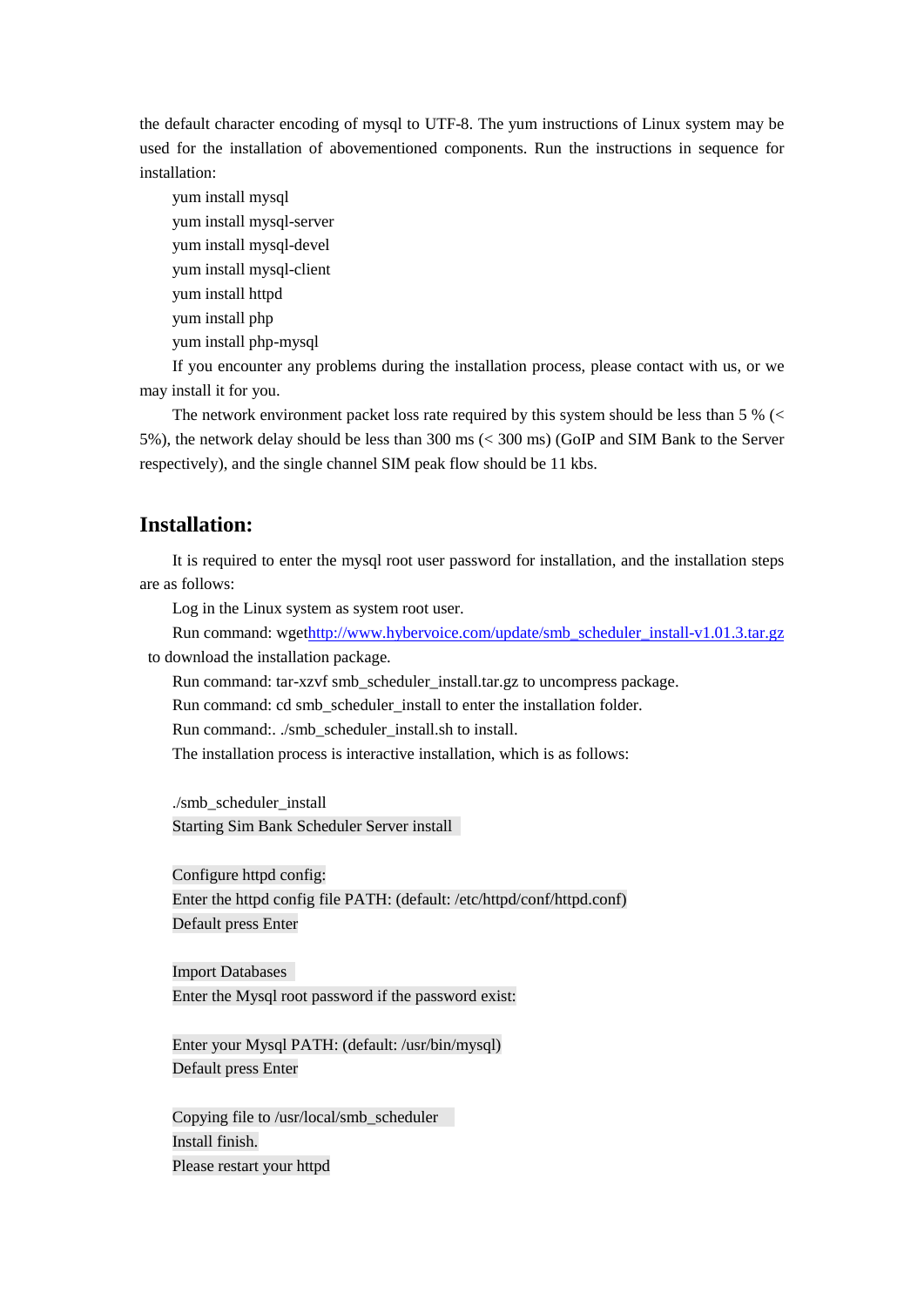#### Sim bank scheduler URL: http://your\_ip/smb\_scheduler

Reboot httpd server (/etc/init.d/httpd restart) when the installation is completed. The management interface can be accessed by opening [http://your\\_ip/smb\\_scheduler](http://your_ip/smb_scheduler) with a browser, default user name: admin, password: admin

#### Note:

1. The system will run two programs (xchanged and smb\_cheduler) in the background, if these two processes are not started, manually run /usr/local/smb\_scheduler/run\_scheduler, and add /usr/local/smb\_scheduler/run\_scheduler into the boot automatic operation.

2. If the processes are still not started, please check whether the mysql database is installed perfectly and whether php-mysql components are installed or not.

3. If the firewall is enabled by the operating system, please add 56011 udp port to the trust list.

### **Update:**

Where the old version has been installed and it is required to update to a new version of SIM Server, the update steps are as follows:

Log in Linux system as root user.

Run command: wget http://www.hybervoice.com/update/smb scheduler install.tar.gz to download installation package.

Run command: tar-xzvf smb\_scheduler\_install.tar.gz to uncompress package.

Run command: cd smb\_scheduler\_install to enter installation folder.

Run command: ./update.sh to update.

### **Management:**

Open the browser and enter http://IP/smb\_scheduler, replace the IP with your IP address and then you can enter the system login interface, default user name: admin, password: admin. The management interface is shown in figure:

| Lain page   Logout                          | $\leftarrow$                          |                          |
|---------------------------------------------|---------------------------------------|--------------------------|
| User Name:admin<br>Permissions: Super       |                                       |                          |
|                                             |                                       | Server message           |
| Configuration                               | PHP version: 5.1.6                    | Maximum upload limit:10M |
| Group<br>SIM Bank                           | Server message: Apache/2.2.3 (CentOS) | Cookie test:SUCCESS      |
| GoIP                                        |                                       |                          |
| <b>Ionitor</b>                              |                                       |                          |
| SIM Slots<br>GoIP Channels                  |                                       |                          |
| Data lanage                                 |                                       |                          |
| System Manage<br>Data Backup<br>Data Import |                                       |                          |
| User lanage                                 |                                       |                          |
| Change Password                             |                                       |                          |
| Manage Other Users                          |                                       |                          |

The working process of Remote SIM is as follows: both the GoIP line and SIM Bank Slot are registered on the SIM Server, and then the SIM Server will bind one GoIP line with one SIM Slot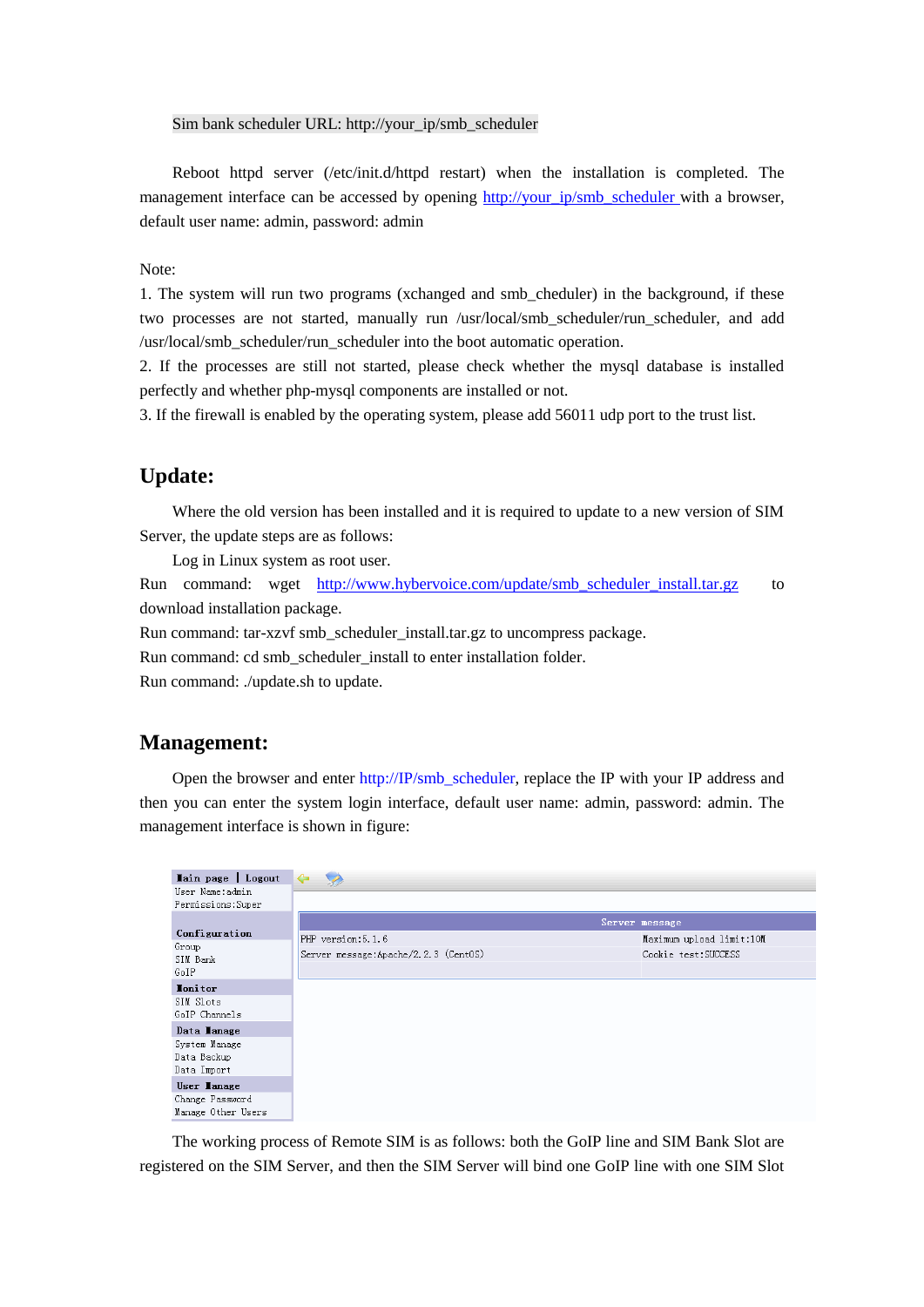according to the settings, so that the GoIP module may make the operators be registered through the communication between the server and the SIM Card in SIM Slot. In this way, the line may run normally.

GoIP line-SIM SLot binding approaches are broken down into two modes:

The first is the manually fixed mode: the user can specify the binding between a certain SIM Slot and a specific GoIP line, and it will not change once the binding has been done (see 1.1.2.2 Modify Slot Parameters and 1.2.2.2 Modify GoIP Line Parameters).

The second is the group scheduling mode: the user creates a scheduling group and places the SIM Slot and GoIP line which are need to be bound together into the group in which the cross dynamic binding is conducted by system in accordance with the group scheduling rules. The group is featured by two properties, namely re-allocation Interval (working time) and sleep time (see 1.3 Group Management), and GoIP has the property of zone(area) ID (see 1.2 GoIP Terminal Management). The group scheduling process is as follows:

1. At the very beginning, SIM Slot and GoIP line in the group bind randomly and start to run normally;

2. When the working time ends, SIM Slot and GoIP line cancel the binding and turn into the hibernation state;

3. When the hibernation time ends, SIM Slot and GoIP line rebind in accordance with the following conditions: (1) SIM Slot will not select the GoIP line with which it has been bound last time (in order to achieve the effect that the SIM card may automatically switch the Channel) ; (2) SIM Slot will not select the line which has the same area ID with the GoIP line with which it has been bound last time (in order to achieve the effect that the SIM card may automatically switch the location). Repeat working processes 2 and 3 after the re-binding.

**Detailed Description** The software consists of four major parts: Configuration, Monitor,

Data Manage and User Manage. The Configurations are the highlight of the software.

#### **1. Configuration:**

- **1.1 SIM Bank Management**
- **1.1.1 SIM Bank Terminal Management**
- **1.1.1.1 SIM Bank List**

Click Configuration -> SIM Bank to enter the SIM Bank List.

| User Name:admin<br>Permissions: Super | SII Bank Ianagement    |                                 |          |  |                                                                                                           |  |  |  |
|---------------------------------------|------------------------|---------------------------------|----------|--|-----------------------------------------------------------------------------------------------------------|--|--|--|
|                                       | Navigation: List   Add |                                 |          |  |                                                                                                           |  |  |  |
| Configuration                         |                        | Current Location: SII Bank List |          |  |                                                                                                           |  |  |  |
| Group<br>SIM Bank                     | Bank ID                | Bank Name                       | Password |  | Operation                                                                                                 |  |  |  |
| GoIP                                  | 123                    | SIM Bink1                       | 456      |  | Modify   Slot List   Reboot   Delete                                                                      |  |  |  |
| <b>Ionitor</b>                        | 124                    | SIM Bank2                       | 123      |  | Modify   Slot List   Reboot   Delete                                                                      |  |  |  |
| Data lanage                           |                        |                                 |          |  | Total 2 row(s) index backward forward end pages:1/1page 100row(s)/page goto: Thelpage $\vert \cdot \vert$ |  |  |  |
| User lanage                           |                        |                                 |          |  |                                                                                                           |  |  |  |
|                                       |                        |                                 |          |  |                                                                                                           |  |  |  |

#### Figure: SIM Bank List

The parameters of the SIM Bank such as Bank ID, Bank name and password can be seen from the SIM Bank List.

Bank ID: the ID for this SIM Bank set on the server by the user, which must be numeric.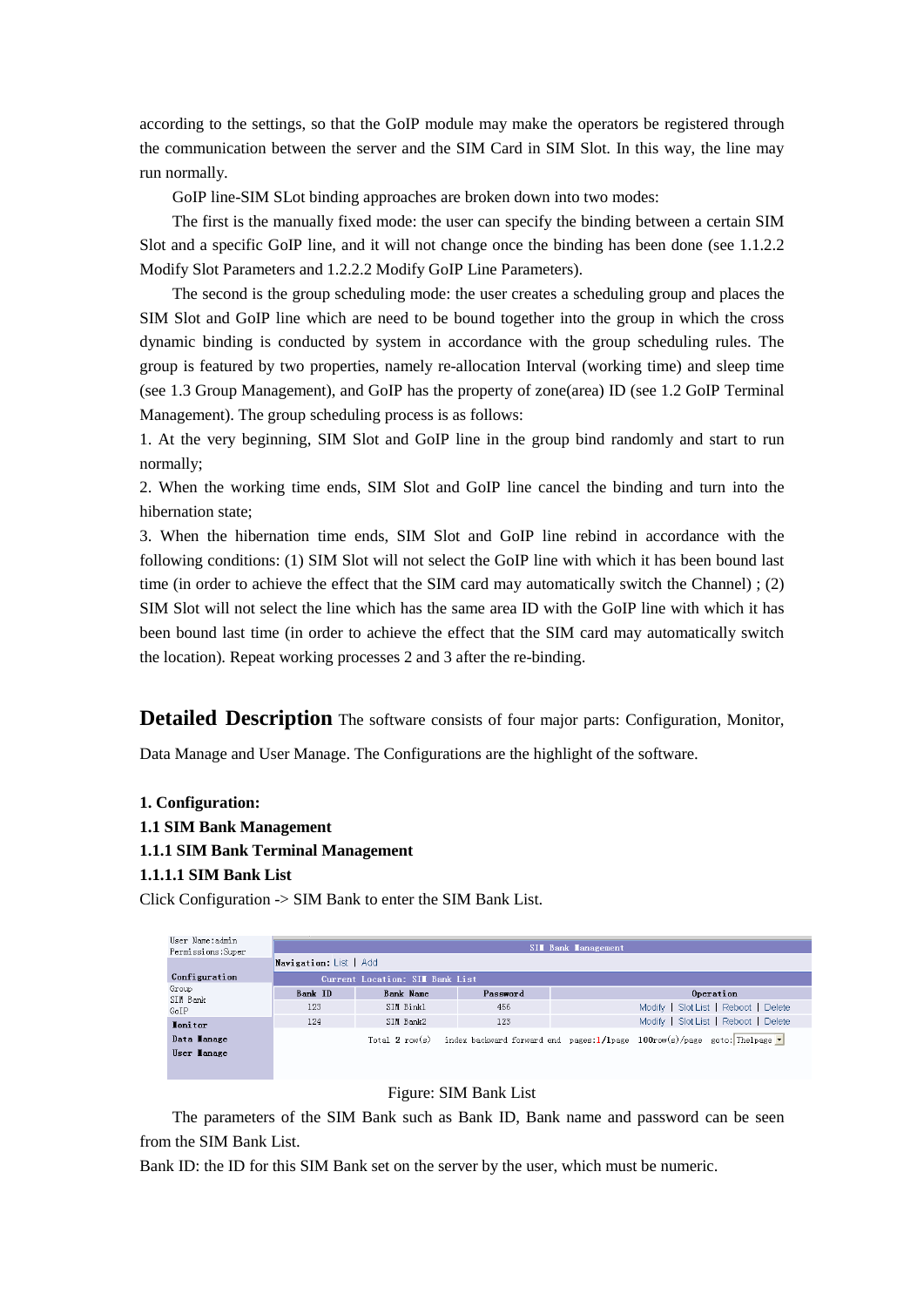Bank Name: the name of this SIM Bank given on the server by the user, which only used to easy to remember.

Password: the password of this SIM Bank set on the server by the user. SIM Bank terminal will be registered to the server according to ID and password.

### **1.1.1.2 Add SIM Bank**

Click **Add** in SIM Bank management navigation to enter the adding terminal page.

|                                              | SII Bank Ianagement                                                                      |
|----------------------------------------------|------------------------------------------------------------------------------------------|
|                                              |                                                                                          |
| Add SII Bank                                 |                                                                                          |
|                                              |                                                                                          |
|                                              | Add SII Bank                                                                             |
| SIM Bank ID(Number):                         |                                                                                          |
| SII Bank Name:                               |                                                                                          |
| Password:                                    |                                                                                          |
| Confirm Password:                            |                                                                                          |
| Remain Time of Out<br>Call(I):               |                                                                                          |
| Time Unit of $Call(S): 60$                   |                                                                                          |
|                                              | $Group: None(for fixed \n* $                                                             |
|                                              | <b>IMEI MODE:</b> GoIP default                                                           |
| IMEI Prefix (Auto add<br>IIEI for each slot) |                                                                                          |
|                                              | •添加SIM Bank时, 参数"所在组"、"IMEI模式"对该SIM Bank所有线<br>路统一生效。添加完成之后您可以在″Slot列表″中对特定线路进行特<br>定设置。 |
| Add                                          | Cancel                                                                                   |

When adding SIM Bank, in addition to the parameters mentioned above such as ID, name and password, other parameters can also be specified. These parameters are the properties of the SIM Slot. When adding a SIM Bank, those parameters will take effect on the 32 Slot generated by it. Once it has been added, the user may make special modifications on these parameters in single SIM Slot. The meaning of these parameters:

The Remain Out Call Time (minutes): it is the limit time for the SIM Slot out call. When a call is made with the SIM Slot, the remain out call time will be calculated and less the call time. When the remain out call time becomes 0, the SIM Slot will not be able to make a call and will not be involved in the binding with GoIP line (similar to the Disable status). If this value is left blank or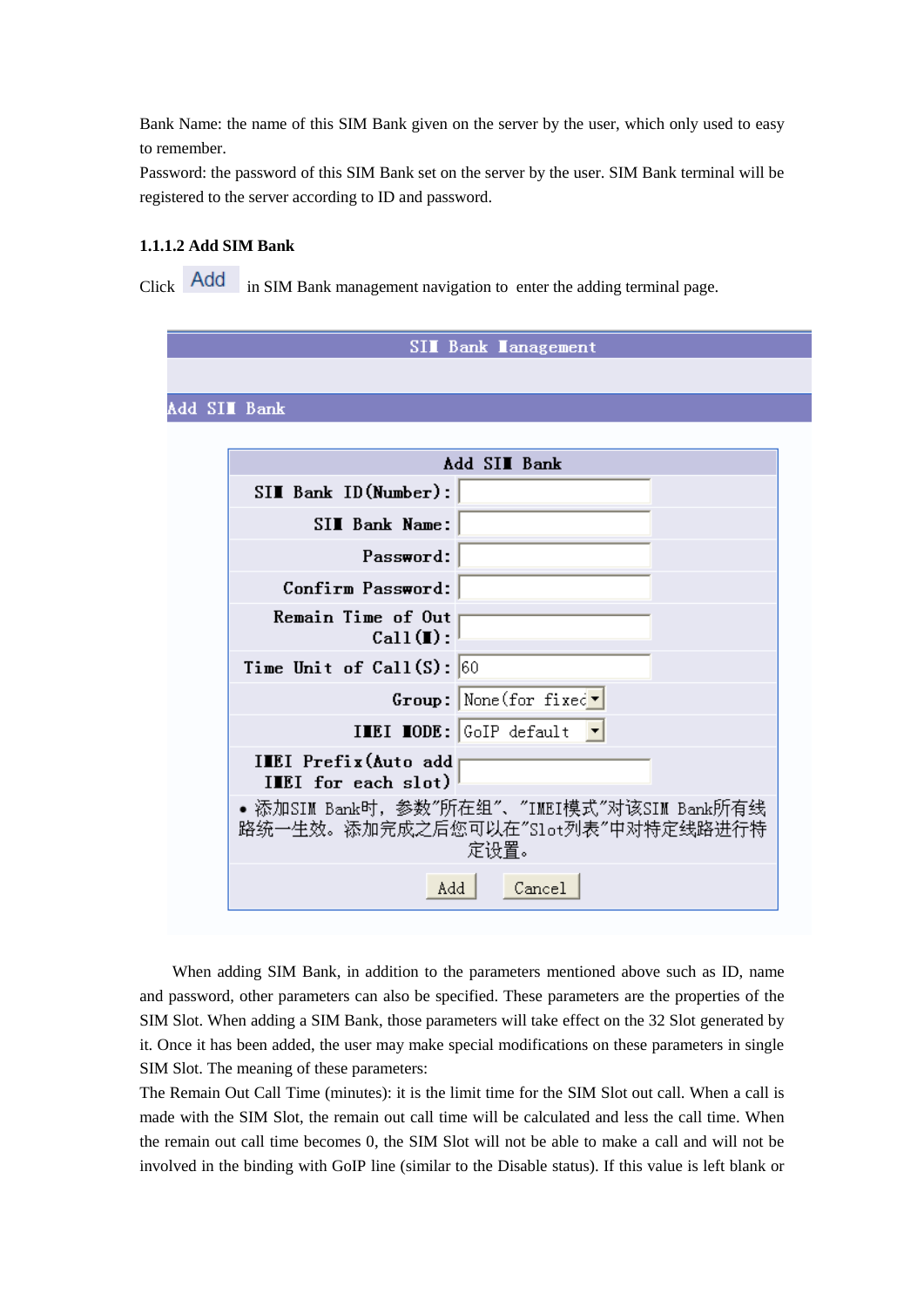negative, there is no limit time for the outbound call.

Time Unit of Call (seconds): when it refers to the computing unit for the outbound call time, the default is 60 seconds. If the call time is less than 60 seconds, it should be calculated as 60 seconds. Group : place the Slot under the SIM Bank into a scheduling group. If there is no need for scheduling, please select the option "None".

#### **1.1.1.3 Modify SIM Bank Parameters**

Click Modify in the SIM Bank List for modification, then enter the parameter modification interface and modify the name and password.

Sim Bank

|               | <b>Hodify Sim Bank</b>                                                                            |
|---------------|---------------------------------------------------------------------------------------------------|
|               | $SII$ Bank ID: 123                                                                                |
|               | SII Bank Name: SIM Bink1                                                                          |
| New Password: |                                                                                                   |
|               | Confirm<br>Password:                                                                              |
|               | • Will not change password with blank<br>input_box named "New Password" and<br>"Confirm Password" |
|               | Save<br>$\mathtt{Cancel}$                                                                         |

#### **1.1.1.4 Reboot Device**

Click Reboot in the SIM Bank List to reboot the SIM Bank terminal.

### **1.1.1.5 Delete SIM Bank**

Click Delete in the SIM Bank List to delete the data of this SIM Bank on the server.

#### **1.1.1.6 Enter Slot List**

Click  $\overline{\text{List}}$  in the SIM Bank List to enter the Slot List of this SIM Bank (See 1.1.2).

#### **1.1.2 SIM Slot Management**

#### **1.1.2.1 Slot List**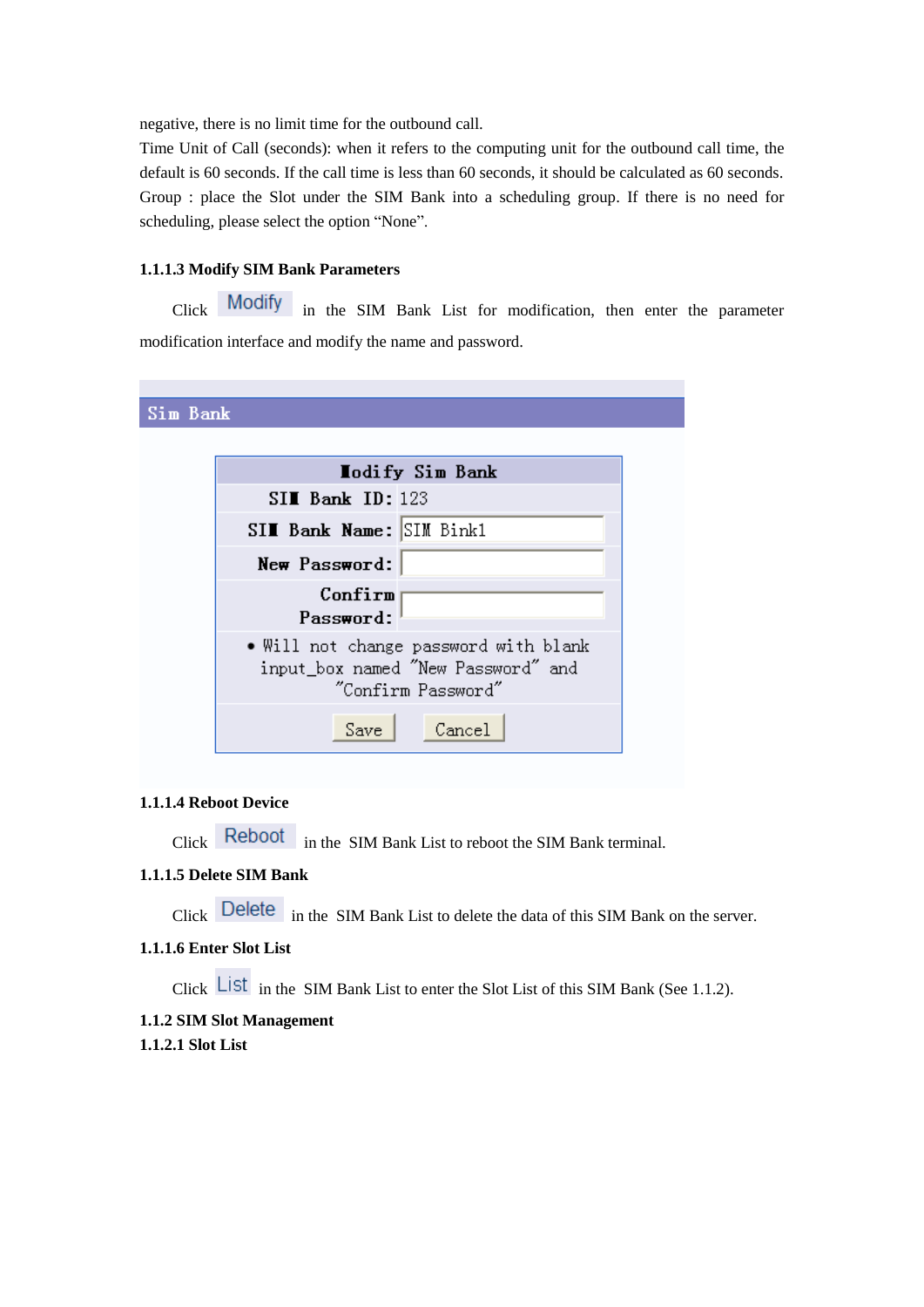| User Name:admin            | 05 0                   |                     |                     |       |              |                                            |                            |                               |                                 |                         |        |                  |
|----------------------------|------------------------|---------------------|---------------------|-------|--------------|--------------------------------------------|----------------------------|-------------------------------|---------------------------------|-------------------------|--------|------------------|
| Permissions: Super         |                        | SII Slot Ianagement |                     |       |              |                                            |                            |                               |                                 |                         |        |                  |
|                            | Navigation: List   Add |                     |                     |       |              |                                            |                            |                               |                                 |                         |        |                  |
| Configuration              |                        |                     |                     |       |              | Current Location: SII Bank (123) Slot List |                            |                               |                                 |                         |        |                  |
| Group<br>SIM Bank          | Line<br>Status         | Slot<br>ID          | Bind<br><b>Lode</b> | Group | Plan<br>Bind | Bind<br>Channel                            | <b>IIEI</b><br><b>Lode</b> | Set IIEI                      | Remain Time of<br>Out $Call(I)$ | Time Unit of<br>Call(S) |        | Enable Operation |
| GoIP<br><b>Lonitor</b>     | OFFLINE                | 12301               | Group<br>Mode       | test  |              |                                            | Set with<br>SIM            | 223456789012315               | 100                             | 60                      | Enable | Modify           |
| Data lanage<br>User lanage | OFFLINE                | 12302               | Group<br>Mode       | test  |              |                                            | Set with<br><b>SIM</b>     | 223456789012325               | 100                             | 60                      | Enable | Modify           |
|                            | OFFLINE                | 12303               | Group<br>Mode       | test  |              |                                            | Set with<br>SIM            | 223456789012335               | 100                             | 60                      | Enable | Modify           |
|                            | OFFLINE                | 12304               | Group<br>Mode       | test  |              |                                            | Set with<br>SIM            | 223456789012345               | 100                             | 60                      | Enable | Modify           |
|                            | OFFLINE                | 12305               | Group<br>Mode       | test  |              |                                            | <b>STM</b>                 | Set with $\,$ 223456789012355 | 100                             | 60                      | Enable | Modify           |
|                            | OFFLINE                | 12306               | Group<br>Mode       | test  |              |                                            | Set with<br>SIM            | 287654321012365               | 100                             | 60                      | Enable | Modify           |
|                            | OFFLINE                | 12307               | Group<br>Mode       | test  |              |                                            | SIM                        | Set with $\,$ 223456789012375 | 100                             | 60                      | Enable | Modify           |

The following parameters may be seen in the SIM Bank Slot List:

Status: whether the SIM Slot is registered on SIM Server.

Slot ID: the ID generated for the Slot of each line according to the ID of SIM Bank. The IDs shown in the list from xxx01 to xxx32 indicate the IDs from the line 1 to the line 32.

Bind Mode: it falls into two types, namely manually fixed binding mode and group scheduling mode.

Group Location: it goes into effect only if the group scheduling mode is set as the binding mode and displays to which scheduling group the Slot belongs.

Plan Bind: it goes into effect only if the manually fixed binding mode is set as the binding mode and displays the GoIP line set by the user with fixed binding.

Bind Channel: displays the binding GoIP line at that moment.

Remain Time of Out Call (minutes): it is the limit time for the SIM Slot out call. When a call is made with the SIM Slot, the remaining outbound call time will be calculated and less the call time. When the remaining outbound call time becomes 0, the SIM Slot will not be able to make a call and will not be involved in the binding with the GoIP line (similar to the Disable status). If this value is left blank or negative, there is no limit time for the outbound call.

Time Unit of Call (seconds): when it comes to the computing unit for the outbound call time, the default is 60 seconds. If the call time is less than 60 seconds, it should be calculated as 60 seconds. Disabled or not: when the Slot is disabled, it will not be involved in the scheduling and binding.

### **1.1.2.2 Modify Slot Parameters**

Click Modify in the SIM Slot List to enter Modify Slot Parameters page and modify the parameters of a single Slot.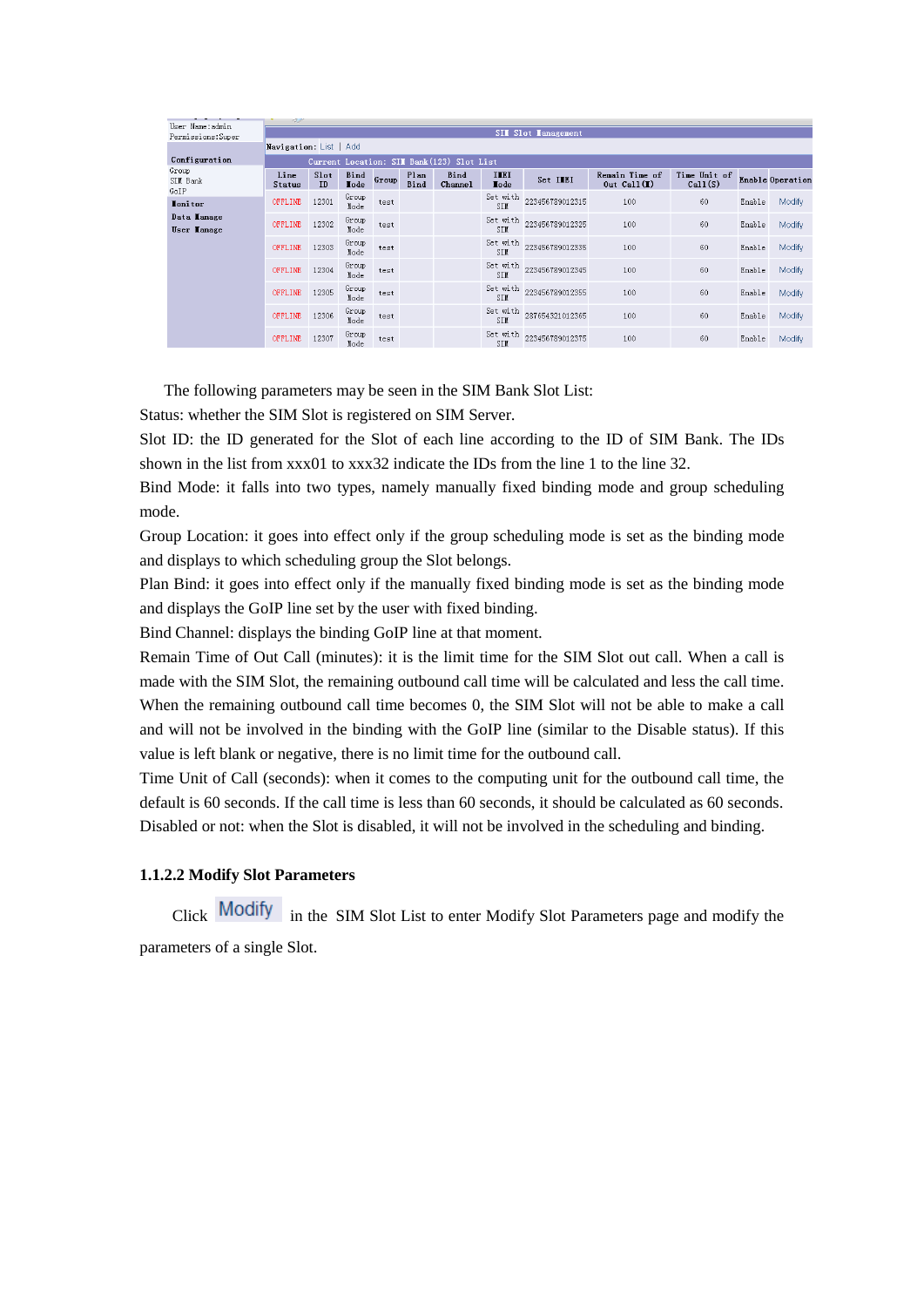## Slot

|                                                    | <b>Iodify SII Slot Settings</b>                     |
|----------------------------------------------------|-----------------------------------------------------|
| $SII$ Slot ID: 12301                               |                                                     |
| Group: test                                        |                                                     |
|                                                    | <b>INEI Hode:</b> Set with SIM $\blacktriangledown$ |
|                                                    | IMEI: 223456789012315                               |
| Remain Time of $\boxed{100}$<br>Out Call(I):       |                                                     |
| Time Unit of $\frac{\text{Call}}{\text{Cal}(S)}$ : |                                                     |
| Enable Line Enable                                 |                                                     |
|                                                    |                                                     |
| Save                                               | Cancel                                              |

Parameters Description:

Group: the scheduling group to which the SIM Slot belongs under the group scheduling binding mode, and the SIM Slot and GoIP line of the group will automatically dock with each other according to the group rules. It is set by the user on the server.

Plan to bind GoIP Channel:this option appears only when the "Group" parameter is displayed as "None", and the Slot will fall into the manually fixed binding mode. The GoIP line ID in manually fixed binding mode will also appear in drop-down list, and the ID of the GoIP line to be bound should be set by the user.

### **1.2 GoIP Management 1.2.1 GoIP Terminal Management 1.2.1.1 GoIP List**

| Iser Name:admin<br>Permissions: Super | <b>GoIP</b> lanagement<br>Navigation: List   Add                                               |                             |        |              |           |          |                                     |  |  |
|---------------------------------------|------------------------------------------------------------------------------------------------|-----------------------------|--------|--------------|-----------|----------|-------------------------------------|--|--|
| Configuration                         |                                                                                                | Current Location: GoIP List |        |              |           |          |                                     |  |  |
| Group<br>SIM Bank                     | GoIP ID                                                                                        | GoIP Name                   | Type   | Zone ID      | Zone Name | Password | Operation                           |  |  |
| GoIP                                  | 123                                                                                            | goip8                       | GoIPx8 | $\mathbf{0}$ |           | 123      | Modify   Channels   Reboot   Delete |  |  |
| <b>Ionitor</b>                        | 124                                                                                            | goip4                       | GoIPx4 |              | test      | 456      | Modify   Channels   Reboot   Delete |  |  |
| Data Lanage                           | Total 2 row(s) index backward forward end pages: $1/1$ page $100$ row(s)/page goto: The 1 page |                             |        |              |           |          |                                     |  |  |
| User lanage                           |                                                                                                |                             |        |              |           |          |                                     |  |  |
|                                       |                                                                                                |                             |        |              |           |          |                                     |  |  |

Figure: GoIP List

The GoIP parameters, including the GoIP ID, the GoIP name, type, area ID, area name and password, can be seen from the GoIP List.

GoIP ID: the ID for this GoIP set on the server by the user, which must be numeric.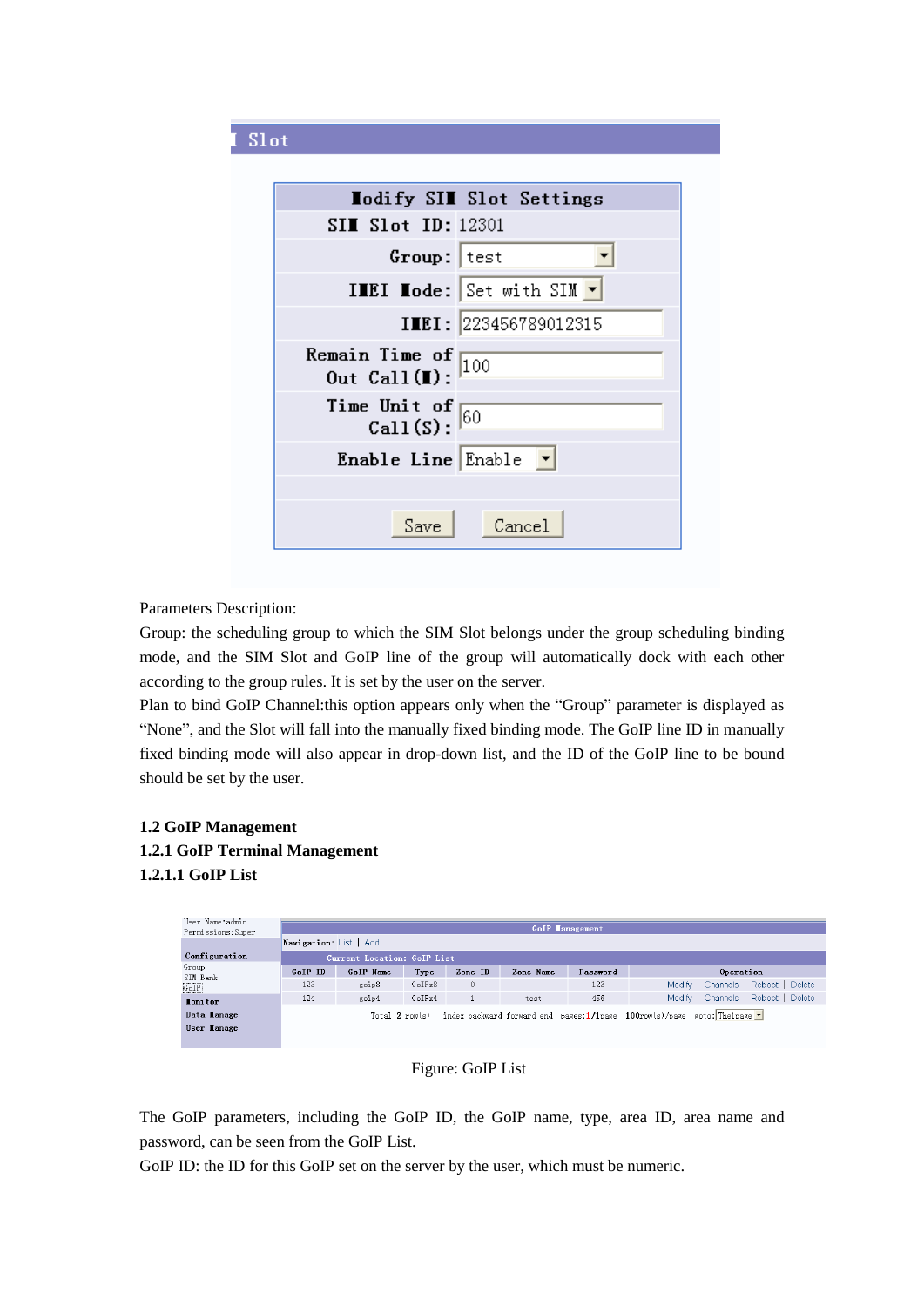Bank Name: the name of this GoIP given on the server by the user, which should be easy to remember.

Password: the password of this GoIP set on the server by the user. The same ID and password are required to be set on the GoIP terminal and registered on the server.

Type: the model of GoIP, currently there are GoIPxn..

Zone ID: the ID of GoIP location, for example, the GoIP located in place a will be set as area 1, while the GoIP located in place b will be set as area 2, which should be set by the user on the server and must be numeric. This property goes into effect only when the group scheduling mode is set as the GoIP binding mode.

Zone Name: a name given for this zone on the server by the users to facilitate their own memory.

#### **1.2.1.2 Add GoIP**

Click **Add** in GoIP management navigation to enter the adding terminal page.

| <b>GoIP</b> Lanagement   |                                                    |  |  |  |  |
|--------------------------|----------------------------------------------------|--|--|--|--|
|                          |                                                    |  |  |  |  |
|                          |                                                    |  |  |  |  |
|                          |                                                    |  |  |  |  |
|                          | Add GoIP                                           |  |  |  |  |
| GoIP ID(Number):         |                                                    |  |  |  |  |
| GoIP Name:               |                                                    |  |  |  |  |
| Password:                |                                                    |  |  |  |  |
| Confirm<br>Password:     |                                                    |  |  |  |  |
|                          | Type:  GoIPx4                                      |  |  |  |  |
|                          | $Group$ None (for fixed $\overline{\phantom{a}}$ ) |  |  |  |  |
| Zone ID (Number) : $ 0 $ |                                                    |  |  |  |  |
| Zone Name                |                                                    |  |  |  |  |
| Save                     | Cancel                                             |  |  |  |  |

When adding GoIp, in addition to the parameters mentioned above, the group location can also be assigned. All the GoIP lines will be placed in this group when adding GoIP, and then the user may set a certain line separately in the GoIP Line List.

Group: place the line under the GoIP into a scheduling group. If there is no need for scheduling (manually fixed binding mode is required), please select the option "None".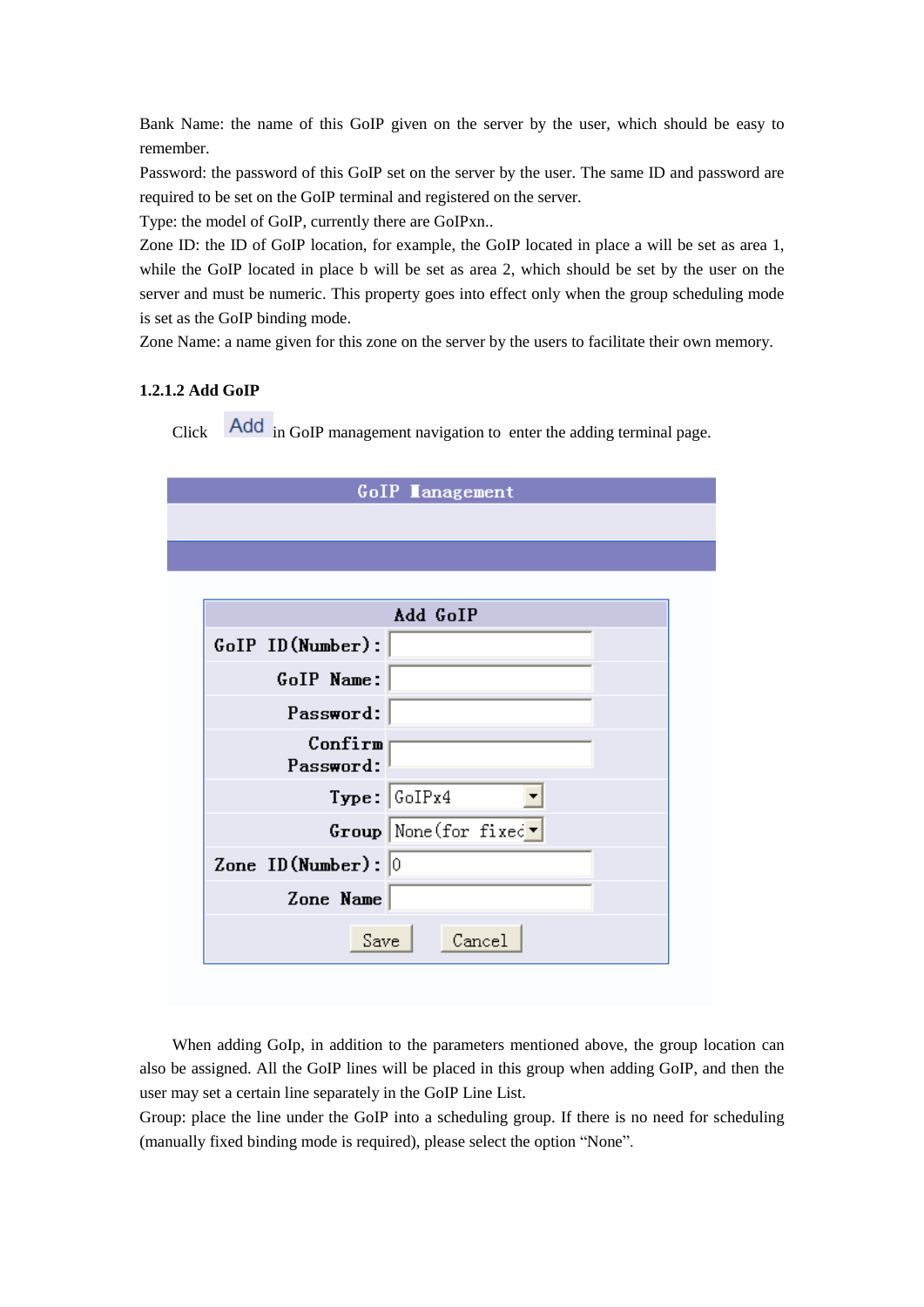### **1.2.1.3 Modify GoIP Parameters**

Click Modify in the GoIP list, then enter the parameter modification interface and modify the GoIP name, area ID, area name and password.

| GoIP lanagement                       |
|---------------------------------------|
|                                       |
|                                       |
|                                       |
|                                       |
| Current Location: Iodify a GoIP       |
| $GoIP$ ID: 123                        |
| $GoIP$ Name: $\gtrsim$ 801p8          |
| Zone ID (Number) : $ 0 $              |
|                                       |
| Zone Name:                            |
| New Password:                         |
| Confirm                               |
| Password:                             |
| • Will not change password with blank |
| input_box named "New Password"        |
|                                       |
| Cancel<br>Save                        |

#### **1.2.1.4 Reboot Device**

Click Reboot in the GoIP List to reboot the GoIP terminal.

### **1.2.1.5 Delete GoIP**

Click Delete in the GoIP List to delete the record of this GoIP on the server.

### **1.2.1.6 Enter GoIP Line List**

Click Channels in the GoIP List to enter the line list of this GoIP (See 1.2.2).

# **1.2.2 GoIP Line Management**

**1.2.2.1 GoIP Line List**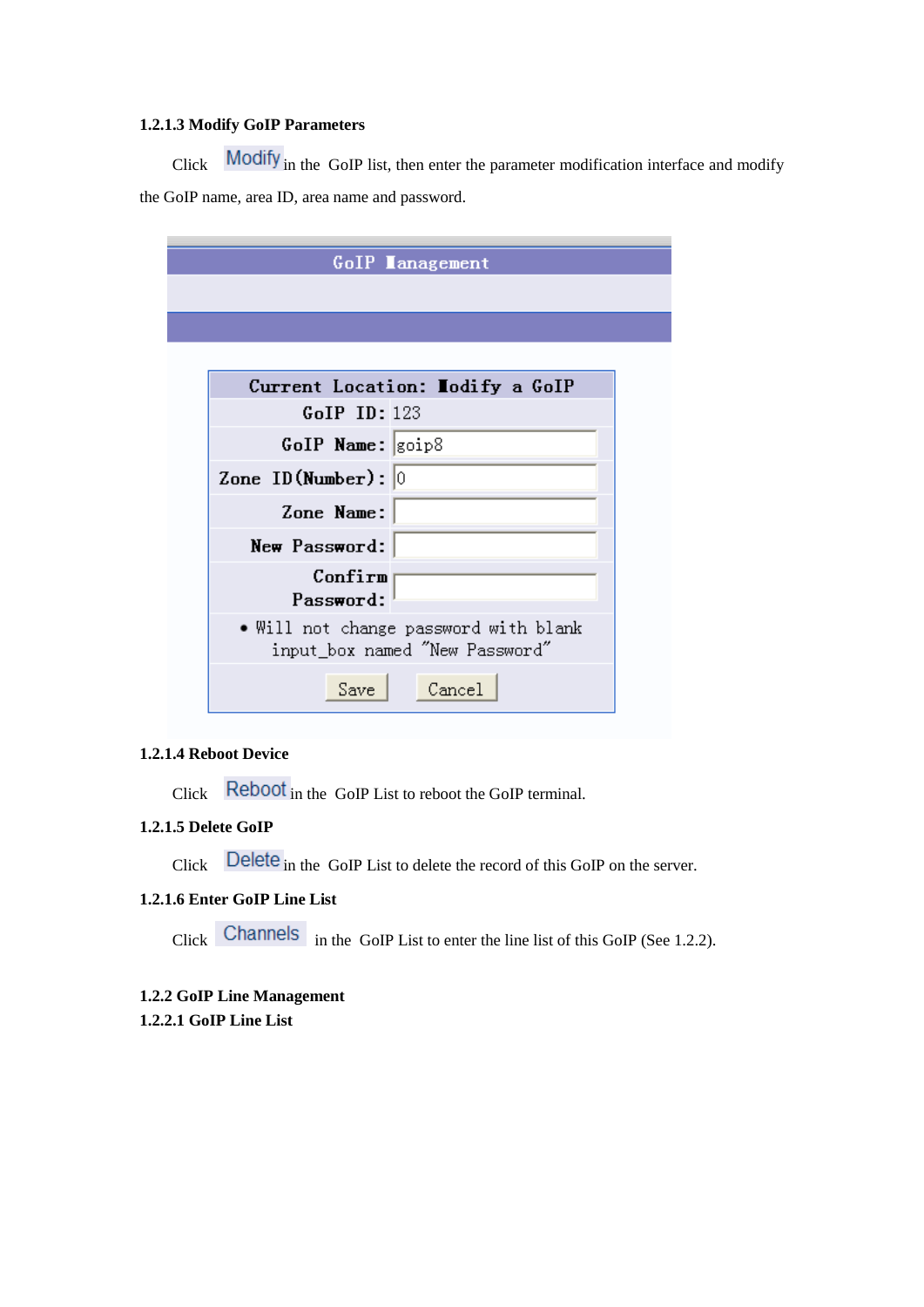| GoIP Channel Lanagement                 |                   |         |                   |       |                                  |      |  |              |           |        |                 |
|-----------------------------------------|-------------------|---------|-------------------|-------|----------------------------------|------|--|--------------|-----------|--------|-----------------|
| <b>Navigation</b> : List   Add          |                   |         |                   |       |                                  |      |  |              |           |        |                 |
| Current Location: GoIP(123)Channel List |                   |         |                   |       |                                  |      |  |              |           |        |                 |
| <b>Status</b>                           | <b>GSI Status</b> | GoIP ID | GoIP Name Line ID |       | Bind Lode Group Sim Bind Zone ID |      |  |              | Zone Name | Enable | Operation       |
| OFFLINE                                 | <b>LOGOUT</b>     | 123     | goip8             | 12301 | Group mode                       | test |  | 0            |           | Enable | Modify   Reboot |
| OFFLINE                                 | LOGOUT            | 123     | goip8             | 12302 | Group mode                       | test |  | 0            |           | Enable | Modify   Reboot |
| OFFLINE                                 | <b>LOGOUT</b>     | 123     | goip8             | 12303 | Group mode                       | test |  | 0            |           | Enable | Modify   Reboot |
| OFFLINE                                 | LOGOUT            | 123     | goip8             | 12304 | Group mode                       | test |  | $\mathbf{0}$ |           | Enable | Modify   Reboot |
| OFFLINE                                 | <b>LOGOUT</b>     | 123     | goip8             | 12305 | Group mode                       | test |  | 0            |           | Enable | Modify   Reboot |
| OFFLINE                                 | LOGOUT            | 123     | goip8             | 12306 | Group mode                       | test |  | 0            |           | Enable | Modify   Reboot |
| OFFLINE                                 | LOGOUT            | 123     | goip8             | 12307 | Group mode                       | test |  | 0            |           | Enable | Modify   Reboot |
| OFFLINE                                 | <b>LOGOUT</b>     | 123     | goip8             | 12308 | Group mode                       | test |  | 0            |           | Enable | Modify   Reboot |
|                                         |                   |         |                   |       |                                  |      |  |              |           |        |                 |

Total 8 row(s) index backward forward end pages:1/1page  $100$ row(s)/page goto: The 1page  $\blacksquare$ 

The following parameters may be seen from the GoIP Line List:

Status: offline indicates that the line has not been registered on the server, online indicates that the line has been registered on the server, IDEL indicates that the line has been registered on the server and it is idle, BUSY indicated that the line is busy.

GSM Status: shows whether the operators are registered on the line module, which can be divided into LOGIN and LOGOUT.

ID: the ID of GoIP.

The GoIP name: the set name of GoIP.

Line ID: the ID generated for each line according to the ID of GoIP. The IDs shown in the list from xxx01 to xxx08 indicate the IDs from the line 1 to the line 8.

Bind Mode: it falls into two types, namely manually fixed binding mode and group scheduling mode.

Group Location: it goes into effect only if the group scheduling is set as the binding mode and displays to which scheduling group the line belongs.

SIM Bind: displays the binding SIM Slot at that moment.

Disabled or not: when the GoIP line is disabled, it will not be involved in the scheduling and binding.

#### **1.2.2.2 Modify GoIP Line Parameters**

Click Modify in the GoIP Line List to enter the Modify GoIP Line Parameters page and modify the parameters of a single GoIP line.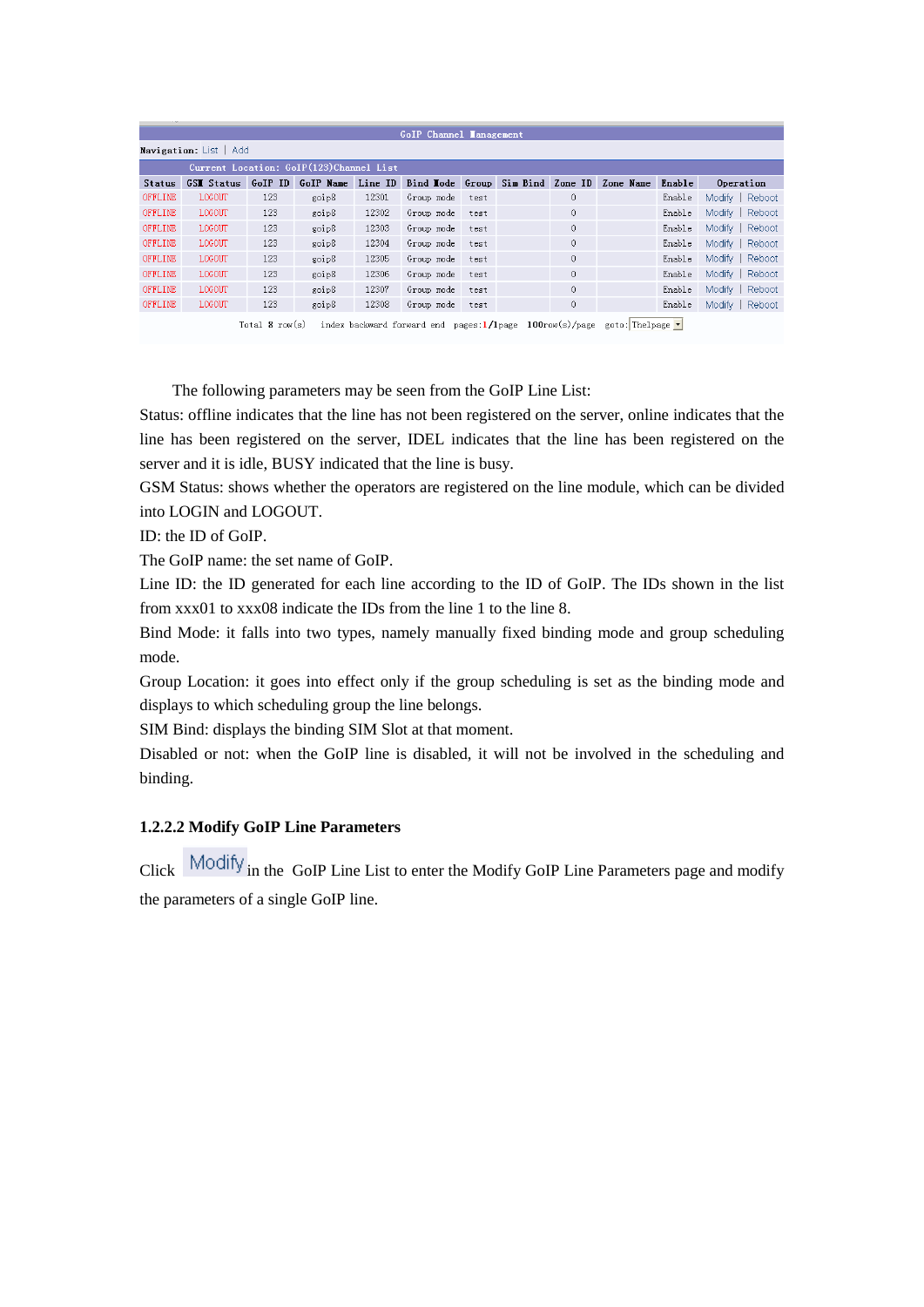| <b>GoIP Channel Lanagement</b>         |  |
|----------------------------------------|--|
|                                        |  |
| IP Line                                |  |
|                                        |  |
| Lodify Goip Line Settings              |  |
| GoIP Line ID: 12301                    |  |
| Group:   test                          |  |
| <b>Enable line</b> Enable $\mathbf{v}$ |  |
|                                        |  |
| Cancel<br>Save                         |  |

Parameters Description:

Group: the scheduling group to which the line belongs under the group scheduling binding mode, and the SIM Slot and GoIP line of the group will automatically dock with each other according to the group rules. It is set by the client on the server.

Plan to bind SIM: this option appears only when the "Group" parameter is displayed as "None", and the GoIP line will fall into the manually fixed binding mode. The SIM Slot ID in manually fixed binding mode will also appear in drop-down list, and the SIM Slot ID to be bound should be set by the user.

### **1.2.2.3 Reboot GoIP Line Module**

Click Reboot to reboot the GSM module of the GoIP line.

#### **1.3 Group Management**

Click Configuration -> Group Management to enter the group list

|                                       |                                     | -5.4                               |                                    |                         | .                                                                                      |  |  |  |  |  |  |  |  |
|---------------------------------------|-------------------------------------|------------------------------------|------------------------------------|-------------------------|----------------------------------------------------------------------------------------|--|--|--|--|--|--|--|--|
| User Name:admin<br>Permissions: Super |                                     |                                    |                                    | <b>Group Lanagement</b> |                                                                                        |  |  |  |  |  |  |  |  |
|                                       |                                     | Navigation: Group List   Add Group |                                    |                         |                                                                                        |  |  |  |  |  |  |  |  |
| Configuration                         |                                     | Current Location: Groups List      |                                    |                         |                                                                                        |  |  |  |  |  |  |  |  |
| Group<br>SIM Bank                     | Choice                              | Name                               | $Re\text{-}allocation Interval(m)$ | $Sleep$ Interval $(s)$  | Operation                                                                              |  |  |  |  |  |  |  |  |
| GoIP                                  | п                                   | group1                             | 15                                 |                         | SIM Member   GoIP Member   Scheduler  <br>Detete                                       |  |  |  |  |  |  |  |  |
| <b>Lonitor</b><br>Data lanage         | п                                   | test                               | $\theta$                           | $\theta$                | SIM Member   GoIP Member   Scheduler   Detete                                          |  |  |  |  |  |  |  |  |
| User lanage                           | п                                   | elwintest                          | 100                                | 5                       | SIM Member   GoIP Member   Scheduler   Detete                                          |  |  |  |  |  |  |  |  |
|                                       | г                                   | shenzen                            | 100                                | 40                      | SIM Member   GoIP Member   Scheduler   Detete                                          |  |  |  |  |  |  |  |  |
|                                       | п                                   | helen                              | 10000                              | 10                      | SIM Member   GoIP Member   Scheduler   Detete                                          |  |  |  |  |  |  |  |  |
|                                       | г                                   | helen9                             | 70                                 | $\theta$                | SIM Member   GoIP Member   Scheduler   Detete                                          |  |  |  |  |  |  |  |  |
|                                       | г                                   | gongchengbu                        | $\mathbf{0}$                       | $\theta$                | SIM Member   GoIP Member   Scheduler   Detete                                          |  |  |  |  |  |  |  |  |
|                                       |                                     | 2222222                            | $\mathbf{0}$                       | $\theta$                | SIM Member   GoIP Member   Scheduler   Detete                                          |  |  |  |  |  |  |  |  |
|                                       | п                                   | leaf                               | $\theta$                           | $\theta$                | SIM Member   GoIP Member   Scheduler   Detete                                          |  |  |  |  |  |  |  |  |
|                                       | Choice current page Delete selected |                                    |                                    |                         |                                                                                        |  |  |  |  |  |  |  |  |
|                                       |                                     |                                    | Total 9 row(s)                     |                         | index backward forward end pages:1/1page $100$ row(s)/page goto: Thelpage $\mathbf{r}$ |  |  |  |  |  |  |  |  |

Figure: Group List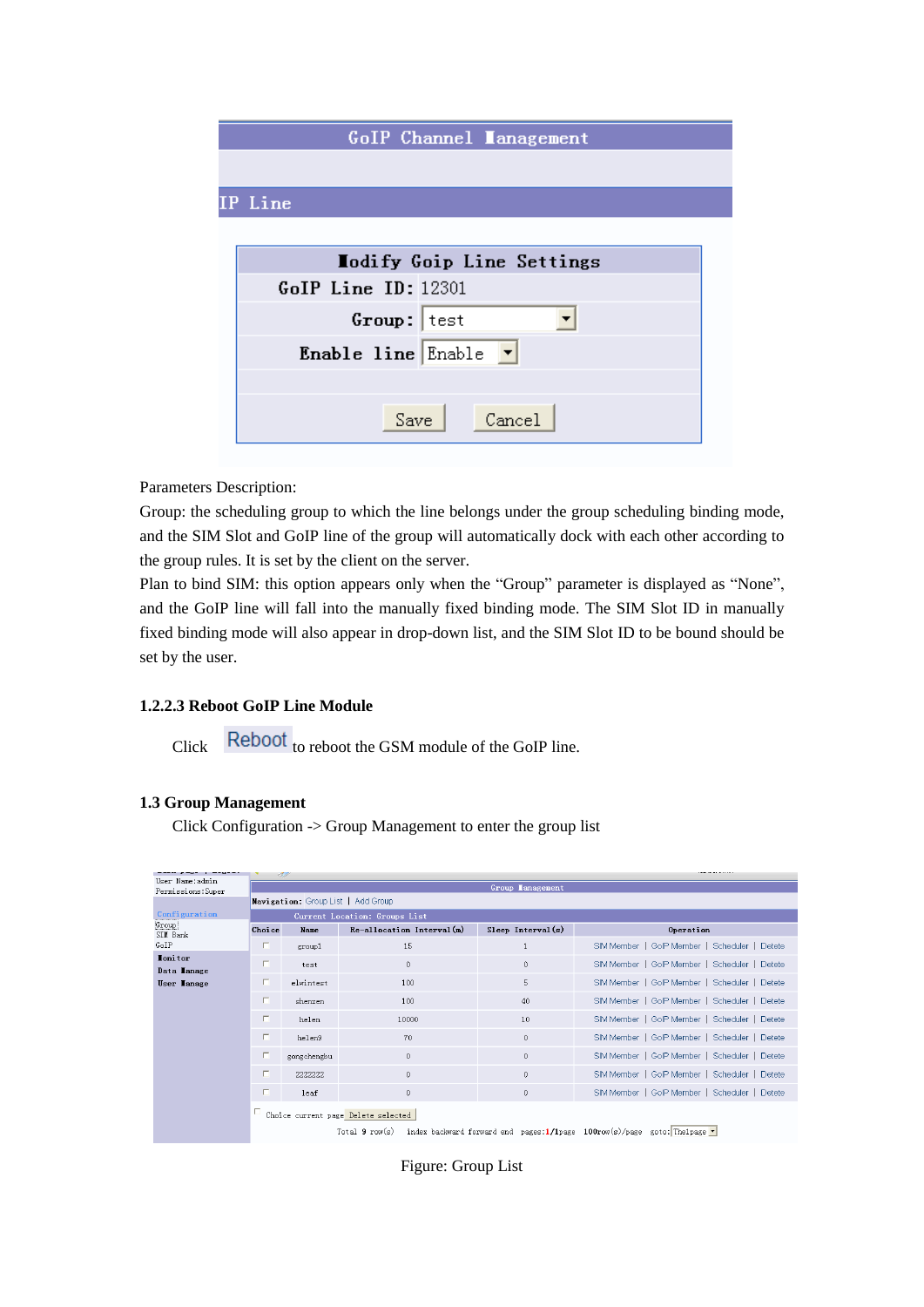After a few SIM Slot and GoIP lines are placed into the same group, the server will carry out the automatic docking (binding) operation for the Slot-Channel lines within the group in accordance with the rules, and Slot-Channel may achieve the phone conversation function only if the docking (binding) has been done successfully.

Group Properties Description:

Name: the name given by the user while creating a new group.

Re-allocation Interval (Working Time): the continuous running time after each docking has been done.

Sleep Interval (Hibernation Time): after the end of the continuous running stage, the Slot-Channel in docking (binding) status may cancel the docking (binding) status and enter the hibernation stage; after the end of the hibernation time, it may proceed to the next docking (during the docking process, SIM Slot will not select the GoIP line with which it docked last time; and if the area property of GoIP Channel has a value (nonzero), the SIM Slot line will select a GoIP line of which the area is different with the one it docked last time. For example, if the GoIP line docked with SIM Slot ID 10032 last time belongs to area 1, then SIM Slot will select the GoIP line which does not belong to area 1 for the new docking, and this process may exceed the hibernation time), so as to achieve the roaming effect of SIM card and proceed to the next continuous running stage. In order to ensure that the process may proceed smoothly and rapidly, try to ensure that the numbers of lines in different areas are basically the same so as to prevent long hanging or uneven distribution.

Operation: it allows the user to manage sim line and goip line, modify Re-allocation Interval and Sleep Interval of the group or delete the group.

|                                                                                 |                                    | <b>Group Lanagement</b> |        |            |  |  |  |  |  |
|---------------------------------------------------------------------------------|------------------------------------|-------------------------|--------|------------|--|--|--|--|--|
|                                                                                 | Navigation: Group List   Add Group |                         |        |            |  |  |  |  |  |
| Current Location: The group groupl had total 1 members<br>Now Selected 1 member |                                    |                         |        |            |  |  |  |  |  |
| Choice                                                                          | Sim ID                             | <b>Status</b>           | Group  | Operation  |  |  |  |  |  |
| $\overline{M}$                                                                  | 12401                              | <b>OFFLINE</b>          | group1 | Sim Modify |  |  |  |  |  |
| П                                                                               | 12425                              | OFFLINE                 |        | Sim Modify |  |  |  |  |  |
| п                                                                               | 12424                              | OFFLINE                 |        | Sim Modify |  |  |  |  |  |
| П                                                                               | 12422                              | <b>OFFLINE</b>          |        | Sim Modify |  |  |  |  |  |
| п                                                                               | 12423                              | OFFLINE                 |        | Sim Modify |  |  |  |  |  |
| п                                                                               | 12420                              | OFFLINE                 |        | Sim Modify |  |  |  |  |  |
| П                                                                               | 12421                              | OFFLINE                 |        | Sim Modify |  |  |  |  |  |
| П                                                                               | 12418                              | OFFLINE                 |        | Sim Modify |  |  |  |  |  |
| П                                                                               | 12419                              | OFFLINE                 |        | Sim Modify |  |  |  |  |  |
| П                                                                               | 12416                              | OFFLINE                 |        | Sim Modify |  |  |  |  |  |
|                                                                                 |                                    |                         |        |            |  |  |  |  |  |

#### **1.3.1 SIM Slot Line Management in Group**

Figure: SIM Slot Management in Group

SIM Member<br>to enter the page. This page lists all the SIM Slots on the server and shows all the SIM Slots of this group (marked with tick and shown in red), where the user may specify certain lines and place them into this group.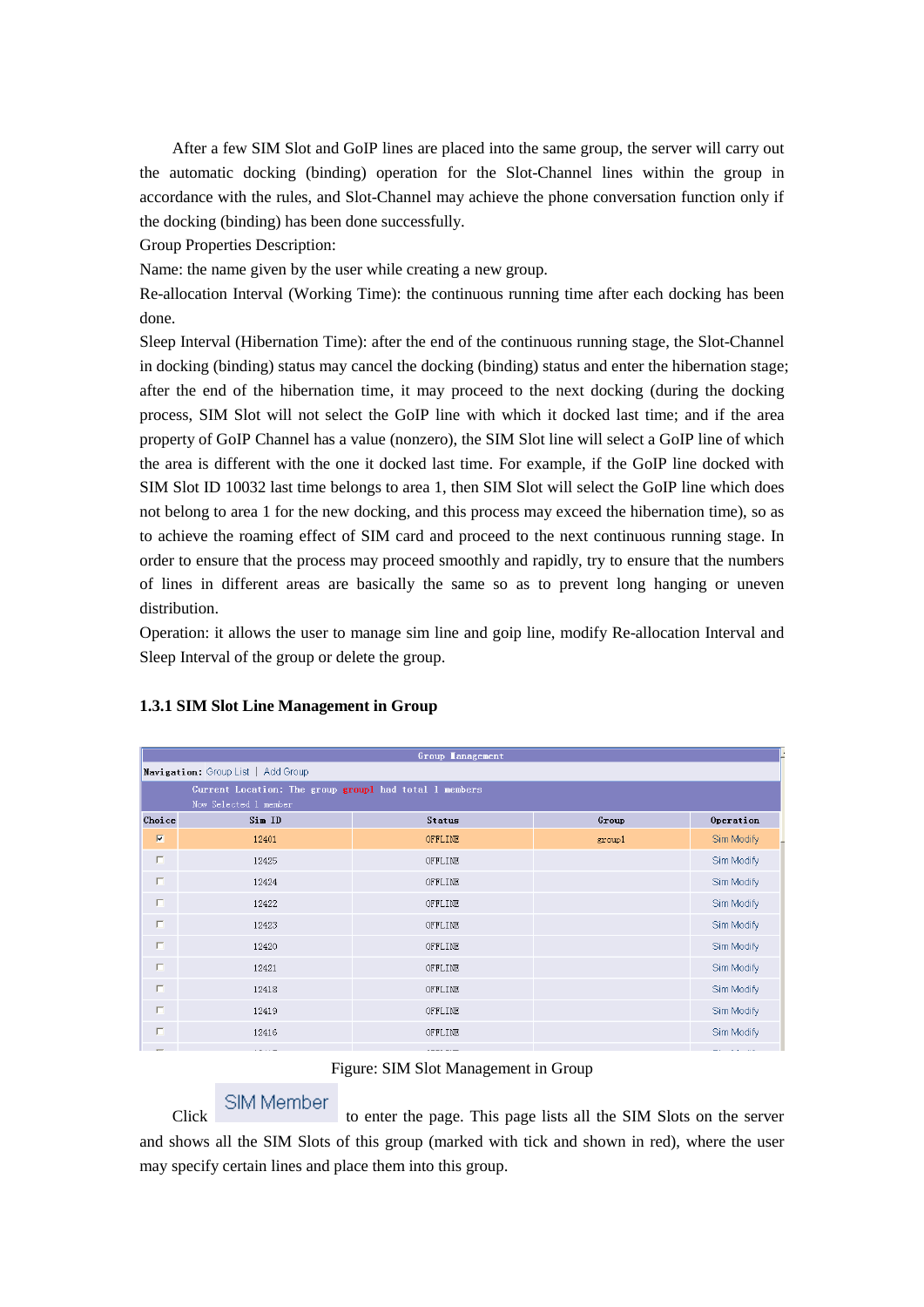| Group <b>I</b> anagement                             |                       |               |         |        |             |  |  |  |  |  |  |
|------------------------------------------------------|-----------------------|---------------|---------|--------|-------------|--|--|--|--|--|--|
| Navigation: Group List   Add Group                   |                       |               |         |        |             |  |  |  |  |  |  |
| Current Location: The group test had total 8 members |                       |               |         |        |             |  |  |  |  |  |  |
|                                                      | Now Selected 8 member |               |         |        |             |  |  |  |  |  |  |
| Choice                                               | GoIP Line ID          | <b>Status</b> | Area ID | Group  | Operation   |  |  |  |  |  |  |
| $\overline{\mathbf{M}}$                              | 12308                 | OFFLINE       |         | test   | Goip Modify |  |  |  |  |  |  |
| $\overline{\mathbf{v}}$                              | 12307                 | OFFLINE       |         | test   | Goip Modify |  |  |  |  |  |  |
| $\overline{\mathbf{y}}$                              | 12306                 | OFFLINE       |         | test   | Goip Modify |  |  |  |  |  |  |
| $\overline{\mathbf{v}}$                              | 12305                 | OFFLINE       |         | test   | Goip Modify |  |  |  |  |  |  |
| $\overline{\mathbf{M}}$                              | 12304                 | OFFLINE       |         | test   | Goip Modify |  |  |  |  |  |  |
| $\overline{\mathbf{v}}$                              | 12303                 | OFFLINE       |         | test   | Goip Modify |  |  |  |  |  |  |
| $\overline{\mathbf{M}}$                              | 12302                 | OFFLINE       |         | test   | Goip Modify |  |  |  |  |  |  |
| $\overline{\mathbf{v}}$                              | 12301                 | OFFLINE       |         | test   | Goip Modify |  |  |  |  |  |  |
| $\Box$                                               | 12404                 | OFFLINE       |         |        | Goip Modify |  |  |  |  |  |  |
| $\Box$                                               | 12403                 | OFFLINE       |         |        | Goip Modify |  |  |  |  |  |  |
| $\Box$                                               | 12402                 | OFFLINE       |         |        | Goip Modify |  |  |  |  |  |  |
| П                                                    | 12401                 | OFFLINE       |         | group1 | Goip Modify |  |  |  |  |  |  |

#### **1.3.2 GoIP Line Management in Group**

Figure: GoIP Line Management in Group

Click  $\overline{G}$  ColP Member to enter the page, which is similar with SIM Slot line.

# **1.3.3 Modify Group Scheduling Rules**

| Group Lanagement                                      |  |  |  |  |  |  |  |
|-------------------------------------------------------|--|--|--|--|--|--|--|
|                                                       |  |  |  |  |  |  |  |
| cheduler of Group                                     |  |  |  |  |  |  |  |
|                                                       |  |  |  |  |  |  |  |
|                                                       |  |  |  |  |  |  |  |
| Lodify Scheduler of Group                             |  |  |  |  |  |  |  |
| Group Name: group1                                    |  |  |  |  |  |  |  |
| Re-allocation $\sqrt{15}$<br>Interval(m):             |  |  |  |  |  |  |  |
|                                                       |  |  |  |  |  |  |  |
| $\frac{\text{Sleep}}{\text{Interval(s)}:\frac{1}{1}}$ |  |  |  |  |  |  |  |
|                                                       |  |  |  |  |  |  |  |
| Cancel<br>Save                                        |  |  |  |  |  |  |  |
|                                                       |  |  |  |  |  |  |  |
| Figure: Modify Group Rules                            |  |  |  |  |  |  |  |

Click Scheduler to enter the modification page and modify the Re-allocation Interval (minutes) and Sleep Interval (seconds) of group rules.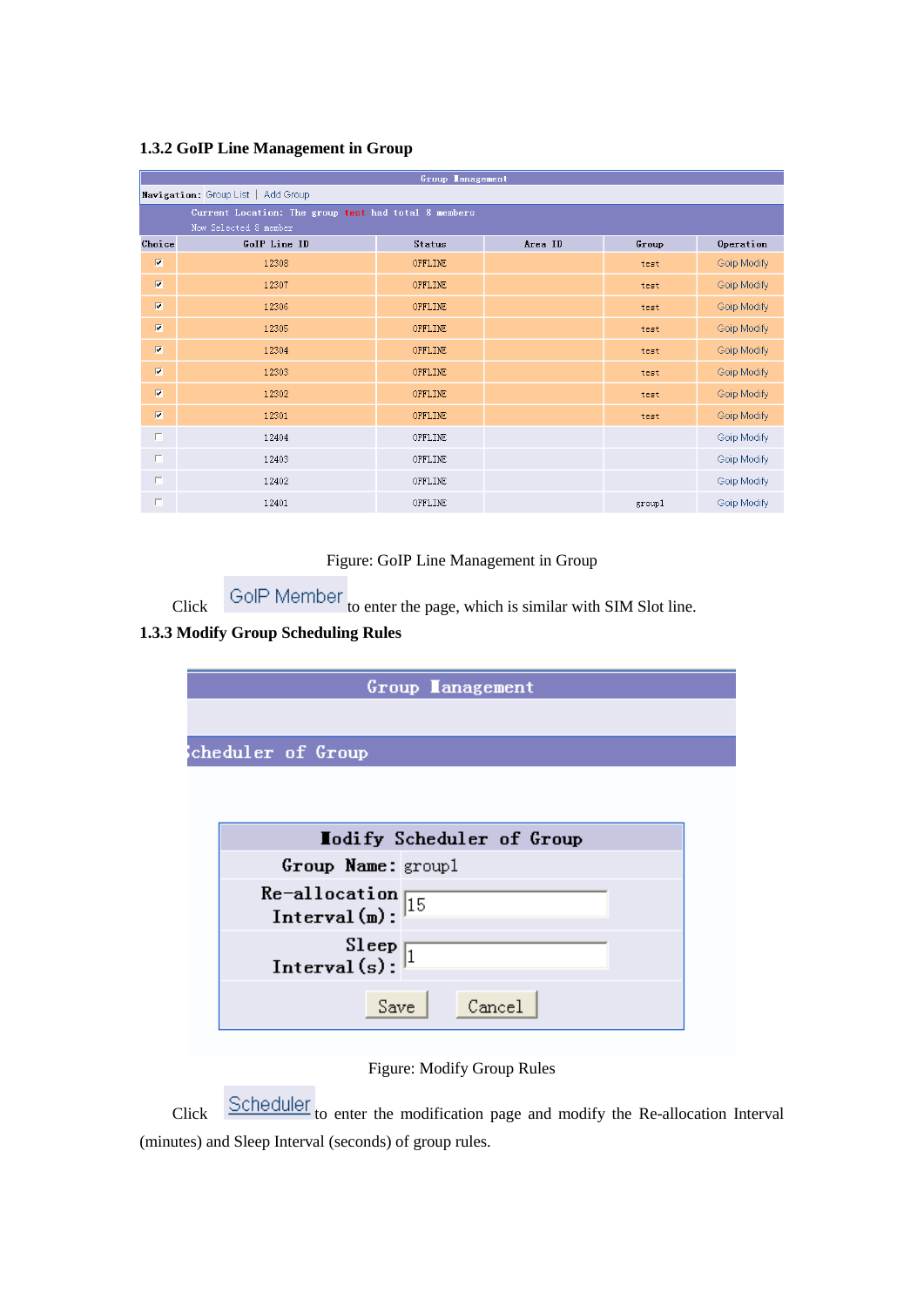### **2. Status**

All the lines on the server may be seen from Monitor ->SIM Slot and Status-> GoIP Line.

| SIL Slot Lanagement<br>Permissions: Super |                                         |            |                      |       |              |                 |                   |                 |                               |                         |        |  |
|-------------------------------------------|-----------------------------------------|------------|----------------------|-------|--------------|-----------------|-------------------|-----------------|-------------------------------|-------------------------|--------|--|
|                                           | Navigation: List   Add                  |            |                      |       |              |                 |                   |                 |                               |                         |        |  |
| Configuration                             | Current Location: SII Bank () Slot List |            |                      |       |              |                 |                   |                 |                               |                         |        |  |
| <b>Lonitor</b><br>SIM Slots               | Line<br><b>Status</b>                   | Slot<br>ID | Bind<br><b>I</b> ode | Group | Plan<br>Bind | Bind<br>Channel | <b>IIEI I</b> ode | Set IIEI        | Remain Time of Out<br>Call(I) | Time Unit of<br>Cal1(S) | Enable |  |
| GoIP Channels                             |                                         |            | Group                |       |              |                 | Set with          |                 |                               |                         |        |  |
| Data Lanage                               | OFFLINE                                 | 12301      | Mode                 | test  |              |                 | SIM               | 223456789012315 | 100                           | 60                      | Enable |  |
| User Lanage                               | <b>OFFLINE</b>                          | 12302      | Group<br>Mode        | test  |              |                 | Set with<br>SIM   | 223456789012325 | 100                           | 60                      | Enable |  |
|                                           | OFFLINE                                 | 12303      | Group<br>Mode        | test  |              |                 | Set with<br>SIM   | 223456789012335 | 100                           | 60                      | Enable |  |
|                                           | <b>OFFLINE</b>                          | 12304      | Group<br>Mode        | test  |              |                 | Set with<br>SIM   | 223456789012345 | 100                           | 60                      | Enable |  |
|                                           | <b>OFFLINE</b>                          | 12305      | Group<br>Mode        | test  |              |                 | Set with<br>SIM   | 223456789012355 | 100                           | 60                      | Enable |  |
|                                           | OFFLINE                                 | 12306      | Group<br>Mode        | test  |              |                 | Set with<br>SIM   | 287654321012365 | 100                           | 60                      | Enable |  |
|                                           | OFFLINE                                 | 12307      | Group<br>Mode        | test  |              |                 | Set with<br>SIM   | 223456789012375 | 100                           | 60                      | Enable |  |
|                                           | OFFLINE                                 | 12308      | Group<br>Mode        | test  |              |                 | GoIP<br>default   | 00000000000000  | 100                           | 60                      | Enable |  |
|                                           |                                         |            | Fixed                |       |              |                 | GoIP              |                 |                               |                         |        |  |

|                            | Navigation: List   Add               |                   |         |           |         |                  |        |          |              |           |        |  |
|----------------------------|--------------------------------------|-------------------|---------|-----------|---------|------------------|--------|----------|--------------|-----------|--------|--|
| Configuration              | Current Location: GoIP()Channel List |                   |         |           |         |                  |        |          |              |           |        |  |
| <b>Lonitor</b>             | <b>Status</b>                        | <b>GSI Status</b> | GoIP ID | GoIP Name | Line ID | Bind <b>Hode</b> | Group  | Sim Bind | Zone ID      | Zone Name | Enable |  |
| SIM Slots<br>GoIP Channels | OFFLINE                              | <b>LOGOUT</b>     | 123     | goip8     | 12301   | Group mode       | test   |          | $\mathbf{0}$ |           | Enable |  |
| Data Lanage                | OFFLINE                              | <b>LOGOUT</b>     | 123     | goip8     | 12302   | Group mode       | test   |          | $\mathbf{0}$ |           | Enable |  |
| User Lanage                | <b>OFFLINE</b>                       | <b>LOGOUT</b>     | 123     | goip8     | 12303   | Group mode       | test   |          | $\circ$      |           | Enable |  |
|                            | <b>OFFLINE</b>                       | LOGOUT            | 123     | goip8     | 12304   | Group mode       | test   |          | $\circ$      |           | Enable |  |
|                            | OFFLINE                              | <b>LOGOUT</b>     | 123     | goip8     | 12305   | Group mode       | test   |          | $\circ$      |           | Enable |  |
|                            | OFFLINE                              | <b>LOGOUT</b>     | 123     | goip8     | 12306   | Group mode       | test   |          | $\mathbf{0}$ |           | Enable |  |
|                            | OFFLINE                              | <b>LOGOUT</b>     | 123     | goip8     | 12307   | Group mode       | test   |          | $\circ$      |           | Enable |  |
|                            | <b>OFFLINE</b>                       | <b>LOGOUT</b>     | 123     | goip8     | 12308   | Group mode       | test   |          | $\mathbf{0}$ |           | Enable |  |
|                            | <b>OFFLINE</b>                       | <b>LOGOUT</b>     | 124     | goip4     | 12401   | Group mode       | group1 |          | ш            | test      | Enable |  |
|                            | OFFLINE                              | LOGOUT            | 124     | goip4     | 12402   | Fixed mode       |        |          |              | test      | Enable |  |
|                            | OFFLINE                              | <b>LOGOUT</b>     | 124     | goip4     | 12403   | Fixed mode       |        |          |              | test      | Enable |  |
|                            | OFFLINE                              | <b>LOGOUT</b>     | 124     | goip4     | 12404   | Fixed mode       |        |          |              | test      | Enable |  |

### **3.Data Manage**

| Data lanage   |
|---------------|
| System Manage |
| Data Backup   |
| Data Import   |

**Contract Contract Contract** 

**3.1 System Parameters Management**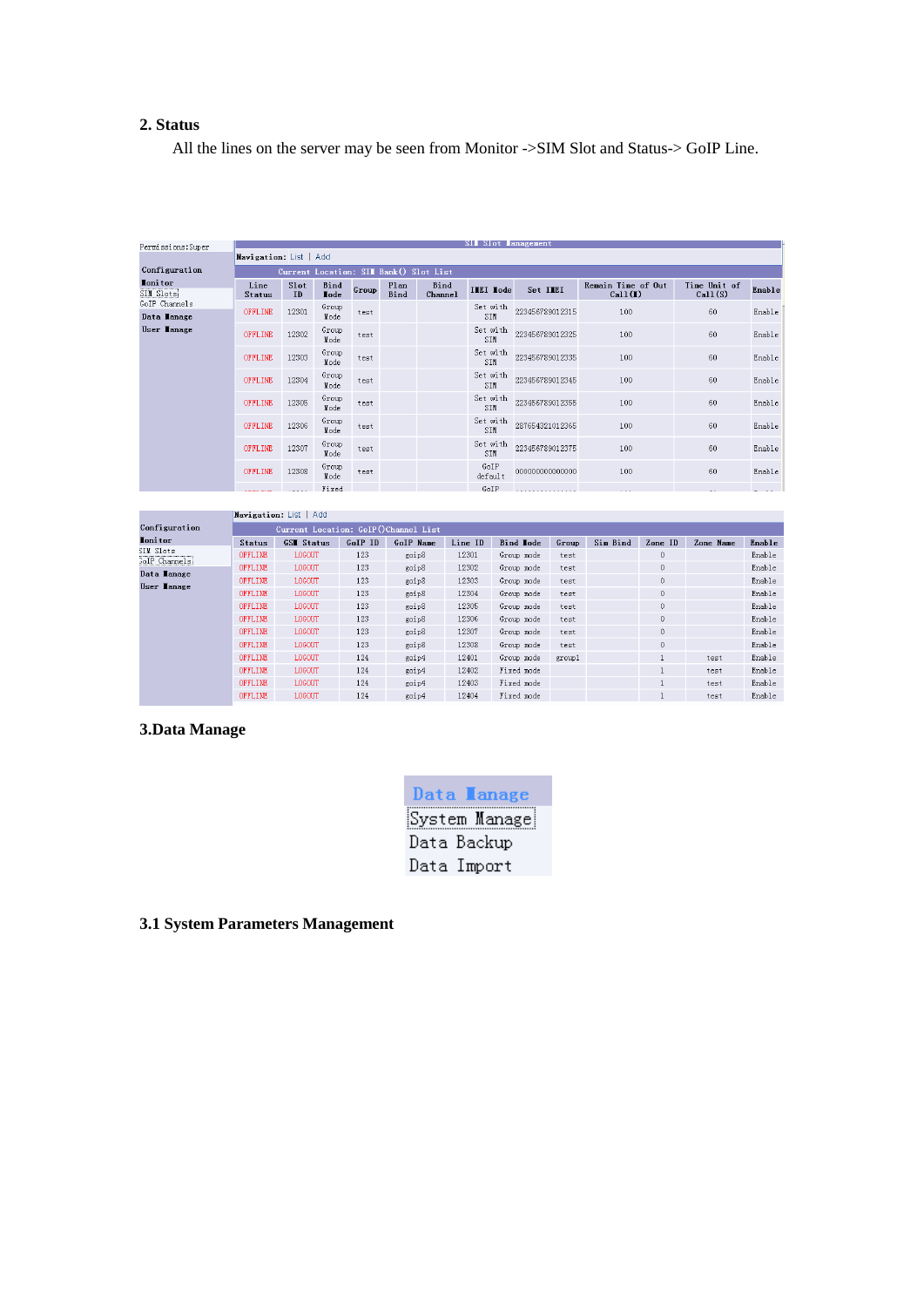| System Settings                                                 |                       |  |  |  |  |  |
|-----------------------------------------------------------------|-----------------------|--|--|--|--|--|
| Status of $_{0n}$<br>Scheduler:                                 |                       |  |  |  |  |  |
|                                                                 | System Simbank Server |  |  |  |  |  |
| Default<br>Simplified Chinese $\blacktriangledown$<br>Language: |                       |  |  |  |  |  |
|                                                                 | Cancel<br>Modify      |  |  |  |  |  |

Status of Scheduler: Displays whether the background processes smb\_scheduler and xchanged run normally, and it is normal while "On" is shown. Default Language: select Chinese or English.

#### **3.2 Data Maintenance: back up and restore data**

**3.2.1 Data Backup: the data in mysql database may be selected to backup to the server or the Local computer.**

| lain page   Logout                    |                                                                             |  |  |  |  |  |  |
|---------------------------------------|-----------------------------------------------------------------------------|--|--|--|--|--|--|
| User Name:admin<br>Permissions: Super | Data Lanage                                                                 |  |  |  |  |  |  |
|                                       | <b>Navigation:</b> Data Backup   Data Import                                |  |  |  |  |  |  |
| Configuration                         |                                                                             |  |  |  |  |  |  |
| <b>Ionitor</b>                        | Notice:                                                                     |  |  |  |  |  |  |
| Data lanage                           |                                                                             |  |  |  |  |  |  |
| System Manage<br>Data Backupi         | • The directory of backup server is "backup".                               |  |  |  |  |  |  |
| Data Import                           |                                                                             |  |  |  |  |  |  |
| User lanage                           | Data Backup                                                                 |  |  |  |  |  |  |
|                                       | Backup mode                                                                 |  |  |  |  |  |  |
|                                       | $\sigma$<br>Backup all data to a backup data sheet paper<br>Backup all data |  |  |  |  |  |  |
|                                       | Choice of target locations                                                  |  |  |  |  |  |  |
|                                       | $\epsilon$<br>Backup to local<br>Backup to server                           |  |  |  |  |  |  |
|                                       | Backup                                                                      |  |  |  |  |  |  |
|                                       |                                                                             |  |  |  |  |  |  |

**3.2.2 Data Import: the backup data of the server or local computer may be used to restore data.**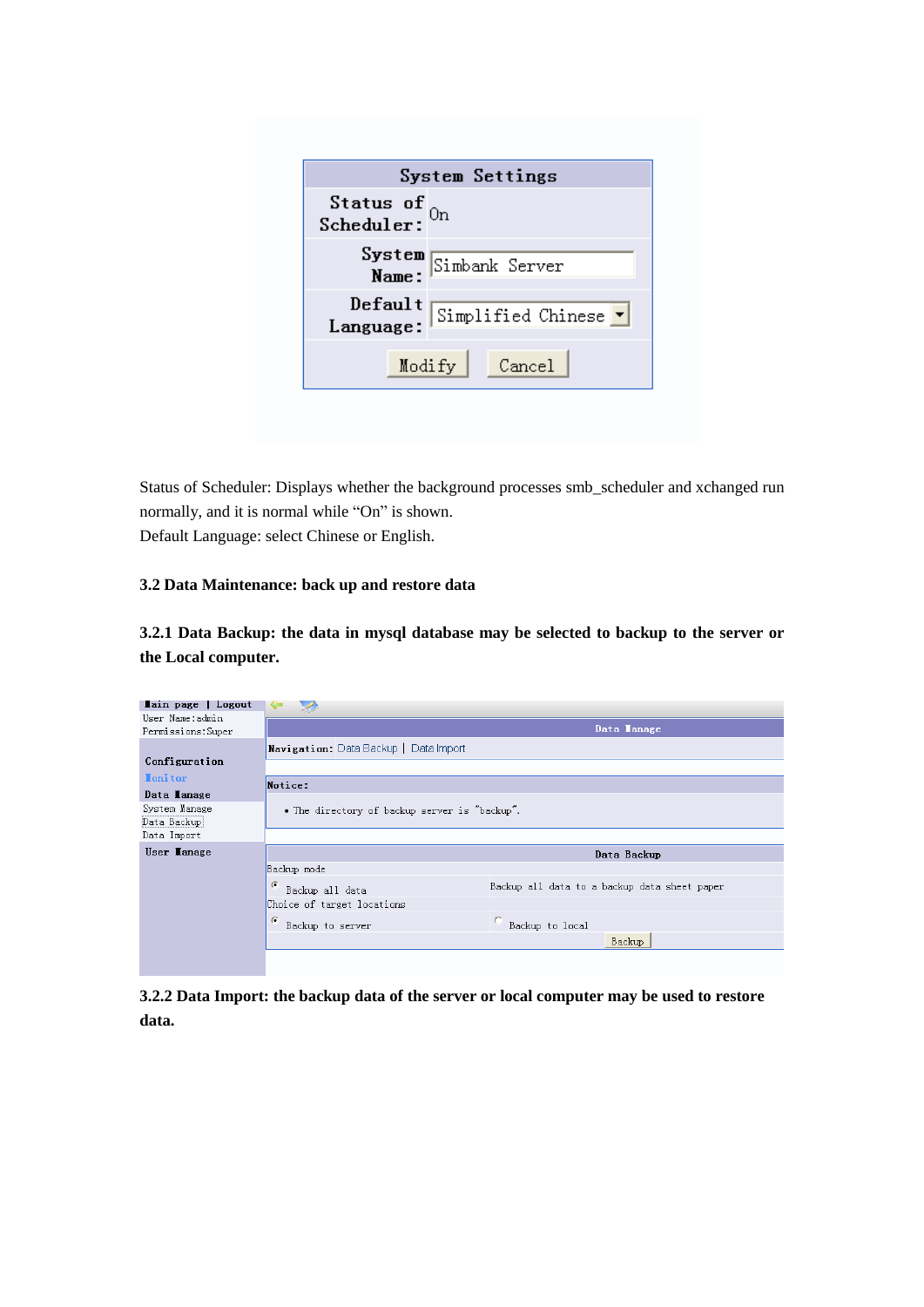| Tain page   Logout                                         | 切换到简体                                                                                                                                                                                                                                                                                                |  |  |  |  |  |  |  |
|------------------------------------------------------------|------------------------------------------------------------------------------------------------------------------------------------------------------------------------------------------------------------------------------------------------------------------------------------------------------|--|--|--|--|--|--|--|
| User Name:admin<br>Permissions: Super                      | Data Lanage                                                                                                                                                                                                                                                                                          |  |  |  |  |  |  |  |
| Configuration                                              | Navigation Data Backup   Data Import<br><b>I</b> anage:                                                                                                                                                                                                                                              |  |  |  |  |  |  |  |
| <b>Ionitor</b>                                             |                                                                                                                                                                                                                                                                                                      |  |  |  |  |  |  |  |
| Data Manage                                                | Notice                                                                                                                                                                                                                                                                                               |  |  |  |  |  |  |  |
| System Manage<br>Data Backup<br>Data Import<br>User lanage | • This feature is in the restoration of backup data at the same time covering all the original data. Make sure tha<br>recovery, in order to avoid data loss.<br>• Data recovery file from local should be smaller than the maxinum upload(now it is 10M). Otherwise, you should us<br>server backup. |  |  |  |  |  |  |  |
|                                                            |                                                                                                                                                                                                                                                                                                      |  |  |  |  |  |  |  |
|                                                            | Data Recovery                                                                                                                                                                                                                                                                                        |  |  |  |  |  |  |  |
|                                                            | Backup mode                                                                                                                                                                                                                                                                                          |  |  |  |  |  |  |  |
|                                                            | $-$ Please choose- $\vert \cdot \vert$<br>Resumption of documents from the server                                                                                                                                                                                                                    |  |  |  |  |  |  |  |
|                                                            | 浏览<br>Resume from the local paper                                                                                                                                                                                                                                                                    |  |  |  |  |  |  |  |
|                                                            | Recovery                                                                                                                                                                                                                                                                                             |  |  |  |  |  |  |  |
|                                                            |                                                                                                                                                                                                                                                                                                      |  |  |  |  |  |  |  |

#### **4. User Manage**

| Lain page   Logout<br>User Name:admin |                                                                       |  |  |  |  |  |  |  |  |
|---------------------------------------|-----------------------------------------------------------------------|--|--|--|--|--|--|--|--|
| Permissions: Super                    | User lanagement                                                       |  |  |  |  |  |  |  |  |
|                                       | <b>Navigation:</b> Modify myself   Add administrator   Modify others  |  |  |  |  |  |  |  |  |
| Configuration                         | Current Location: Lodify Lyself                                       |  |  |  |  |  |  |  |  |
| Ionitor                               |                                                                       |  |  |  |  |  |  |  |  |
| Data lanage                           |                                                                       |  |  |  |  |  |  |  |  |
| User lanage                           | <b>Iodify Iyself</b>                                                  |  |  |  |  |  |  |  |  |
| Change Password                       | Name: admin                                                           |  |  |  |  |  |  |  |  |
| Manage Other Users                    | New Password:                                                         |  |  |  |  |  |  |  |  |
|                                       | Confirm<br>password:                                                  |  |  |  |  |  |  |  |  |
|                                       | Remark: 1111                                                          |  |  |  |  |  |  |  |  |
|                                       | Will not change password with blank input box<br>named "New Password" |  |  |  |  |  |  |  |  |
|                                       | Save<br>Cancel                                                        |  |  |  |  |  |  |  |  |
|                                       |                                                                       |  |  |  |  |  |  |  |  |

The users may modify their own login password.

Senior administrator may modify the server user's information, add and delete user in User Manage-> Manage Other Users

| rermissions.ouper                     |                                                                       |  |  |  |  |  |  |  |
|---------------------------------------|-----------------------------------------------------------------------|--|--|--|--|--|--|--|
|                                       | Navigation: Modify myself   Add administrator   Modify others         |  |  |  |  |  |  |  |
| Configuration                         | Current Location: Iodify a Adminstrator                               |  |  |  |  |  |  |  |
| <b>Ionitor</b>                        |                                                                       |  |  |  |  |  |  |  |
| Data lanage                           |                                                                       |  |  |  |  |  |  |  |
| User lanage                           | <b>Iodify a Adminstrator</b>                                          |  |  |  |  |  |  |  |
| Change Password<br>Manage Other Users | Adminstrator<br>Name: admin                                           |  |  |  |  |  |  |  |
|                                       | New Password:                                                         |  |  |  |  |  |  |  |
|                                       | Comfirm<br>Password:                                                  |  |  |  |  |  |  |  |
|                                       | Privilege Level: Super Adminstr                                       |  |  |  |  |  |  |  |
|                                       | Remark: 1111                                                          |  |  |  |  |  |  |  |
|                                       | Will not change password with blank input_box<br>named "New Password" |  |  |  |  |  |  |  |
|                                       | Save<br>Cancel                                                        |  |  |  |  |  |  |  |

The user's permissions fall into two categories, namely Super administrator and Normal administrator. Normal administrator does not have the permission to manage other users and